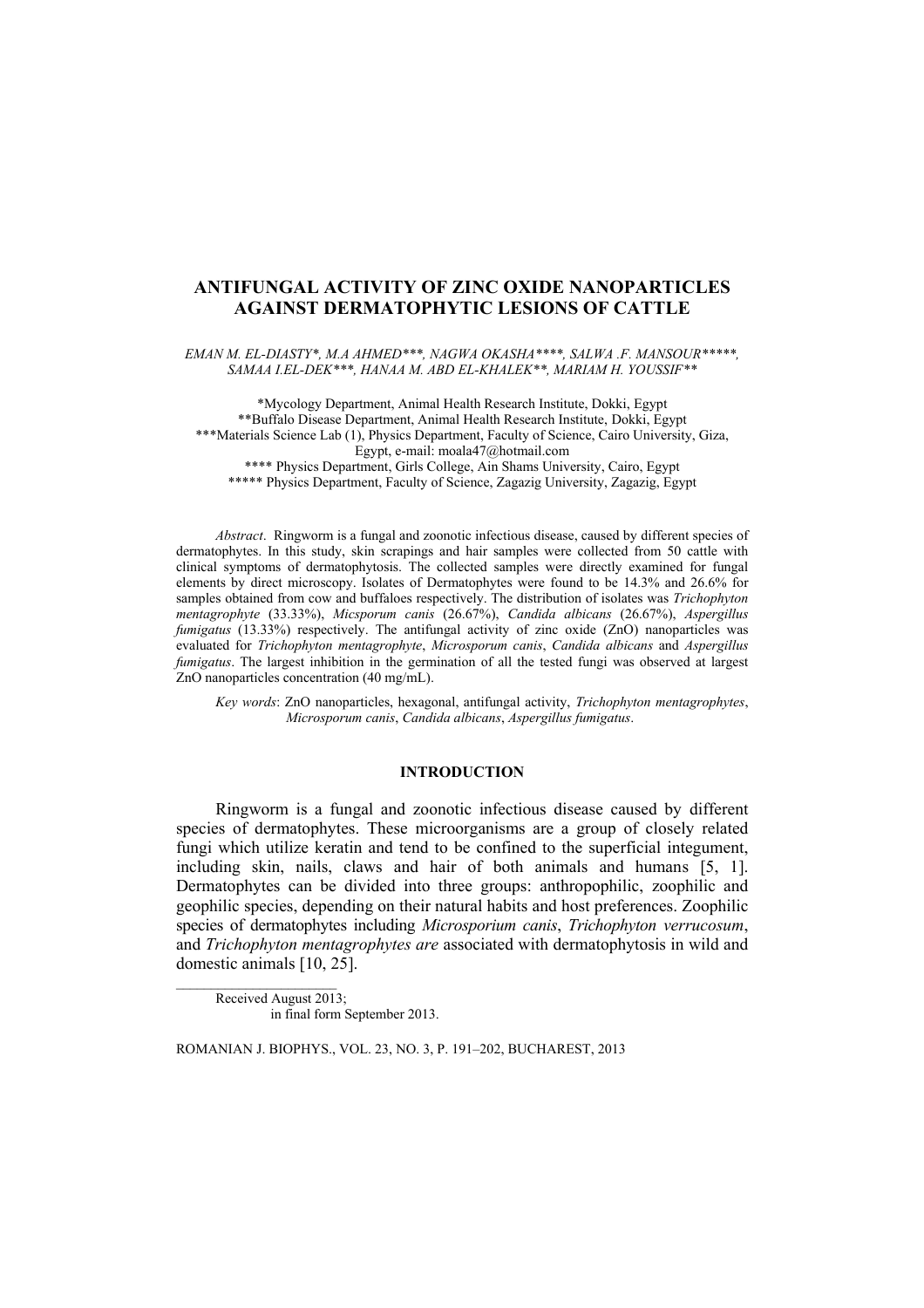Dermatophytosis can be transmitted from animal to animal and from human to animals. Zoophilic fungi prefer animals as hosts but often cause acute inflammatory reactions when they invade humans [35]. Cattle ringworm mainly occurs in young animals (calves) and is rapidly spread in the herd via infected propagules (hyphae and specialized fungal spores named arthrospores).The disease is responsible for great economic losses due to skin injuries and many casualties in animal products (wool, meat, etc.) [39, 41].

*Trichophyton verrucosum* is the most common etiologic agent of cattle. *Trichophyton mentagrophytes*, *Trichophyton rubrum*, *Trichophyton simii* and *Microsporum gypseum* are also bovine caused dermatophytosis [17, 28]. The emerging infectious diseases and the development of drug resistant pathogenic bacteria and fungi at an alarming rate is a matter of serious concern. Despite the increased knowledge of microbial pathogenesis and application of modern therapeutics, the morbidity and mortality associated with the microbial infections still remain high [18]. In recent times, the advances in the field of nanoscience and nanotechnology have brought to fore the nanosized inorganic and organic particles which are finding increasing applications as amendments in industrial, medicine and therapeutics, synthetic textiles and food packaging products [15]. Nanoparticles usually ranging in dimension from 1–100 nanometres (nm) have properties unique from their bulk equivalent. With the decrease in the dimensions of the materials to the atomic level, their properties change [24]. The nanoparticles possess unique physico-chemical, optical and biological properties which can be manipulated suitably for desired applications [13].

Nanotechnology has the potential to revolutionize the agriculture and food industry too with new tools for molecular treatment of diseases, rapid disease detection, enhancing the ability of plants to absorb nutrients [26]. The antimycotic effects of ZnO and MgO nanoparticles having average size of  $\sim$ 30 $\pm$ 10 nm and  $\sim$ 50 ±10 nm respectively are tested on some pathogenic fungi [40]. R.V. Ravishankar *et al*. [30] mentioned that zinc oxide (ZnO) and copper oxide nanomaterials due to their antimicrobial property are being incorporated into a variety of medical and skin coatings. ZnO nanoparticles are used in the wallpapers in hospitals as antimicrobials. ZnO powder is an active ingredient for dermatological applications in creams, lotions and ointments on account of its antibacterial properties [21].

The present study was designed to conduct laboratory diagnosis cutaneous fungal infections among cattle showing typical diagnostic features of superficial and cutaneous mycoses and to evaluate the *in vitro* inhibitory effect of zinc oxide nanoparticles (ZnO) on the growth of dermatophyte isolates.

## **MATERIALS AND METHODS**

In the present study, ZnO nanoparticles (ZnONPs) were prepared using Pechini method [29]. In this technique, stoichiometric amounts of  $Zn$  (NO<sub>3</sub>).6H<sub>2</sub>O were weighed and well mixed, Fig. (1), with an equimolar solution of citric acid: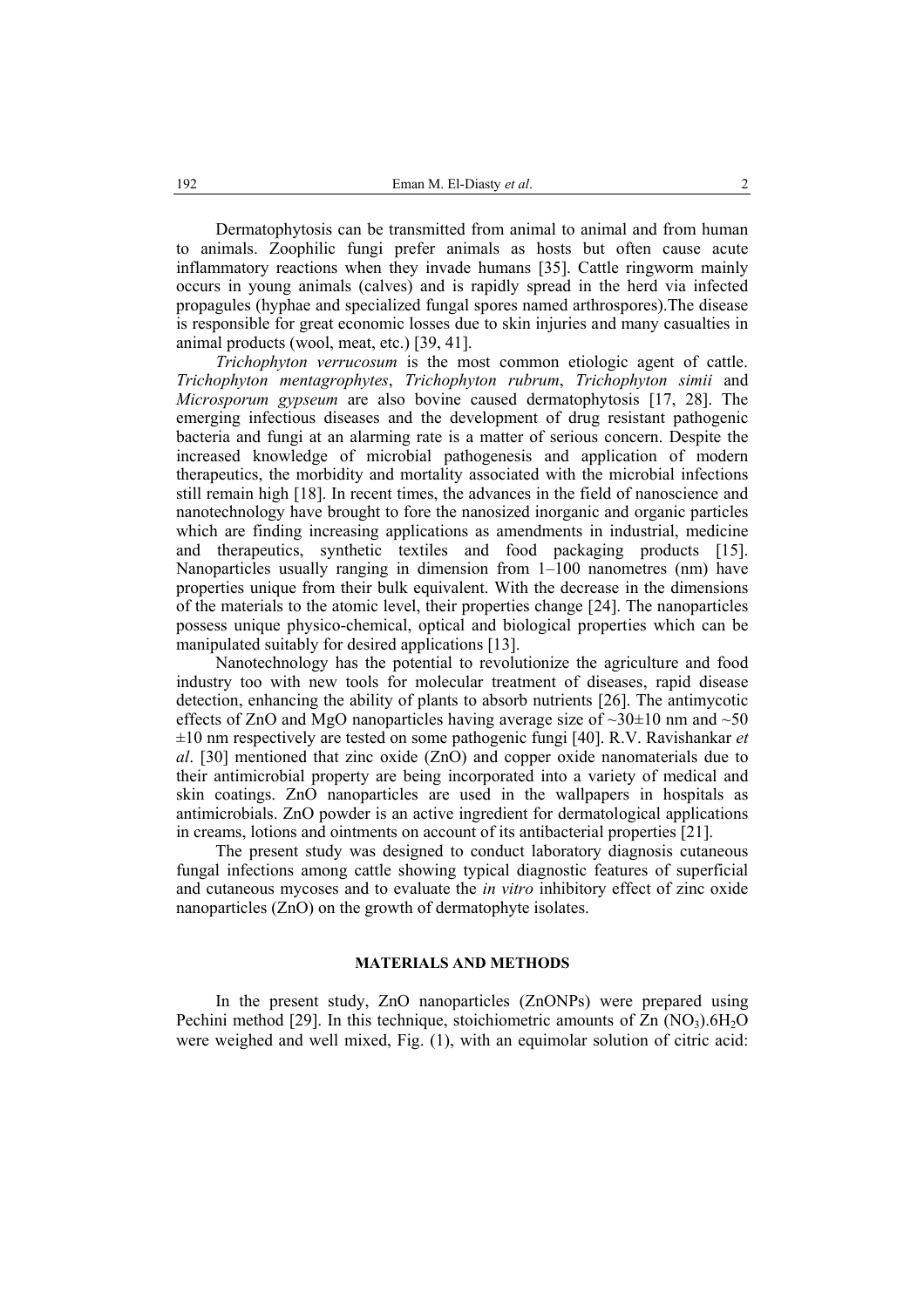ethylene glycol. This mixture was then transferred on a magnetic stirrer with a hot plate until drying. After that, an autoignition takes places resulting in a fluffy white yellowish powder. This powder was collected and then heated at 500  $^{\circ}$ C in Lenton Furnace UAF 16/5.

The X-ray powder diffraction (XRD) was carried out using a Proker D8 advance X-ray diffractometer with CuK<sub>a</sub> radiation ( $\lambda$  = 1.5418 Å) for the samples in the range of 20–80°. The crystalline phases were identified using the International Centre for Diffraction Data (ICDD) card. The shape and morphology of the nanoparticles were analyzed using a High Resolution transmission electron microscope (HRTEM) model (JEOl-2100).



Fig. 1. Flow chart of preparation.

#### SAMPLES COLLECTION

A total of fifty samples of skin scraping and hair were collected from the site of lesion after cleaning by cotton soaked in 70% alcohol from infected buffaloes and cows which have clinical manifestations of dermatophytosis. Direct microscopical examination used (KOH 20%).

# DIRECT MICROSCOPICAL EXAMINATION USING (KOH 20%)

One of two drops of 20% KOH (potassium hydroxide) were placed on a microscopic slide and a small amount of the specimen was added and then, the slide was gently passed through a low flame and covered by a cover slip. After 2 h, the specimen was examined for the presence of arthrospores and hyphae under a light microscope [12].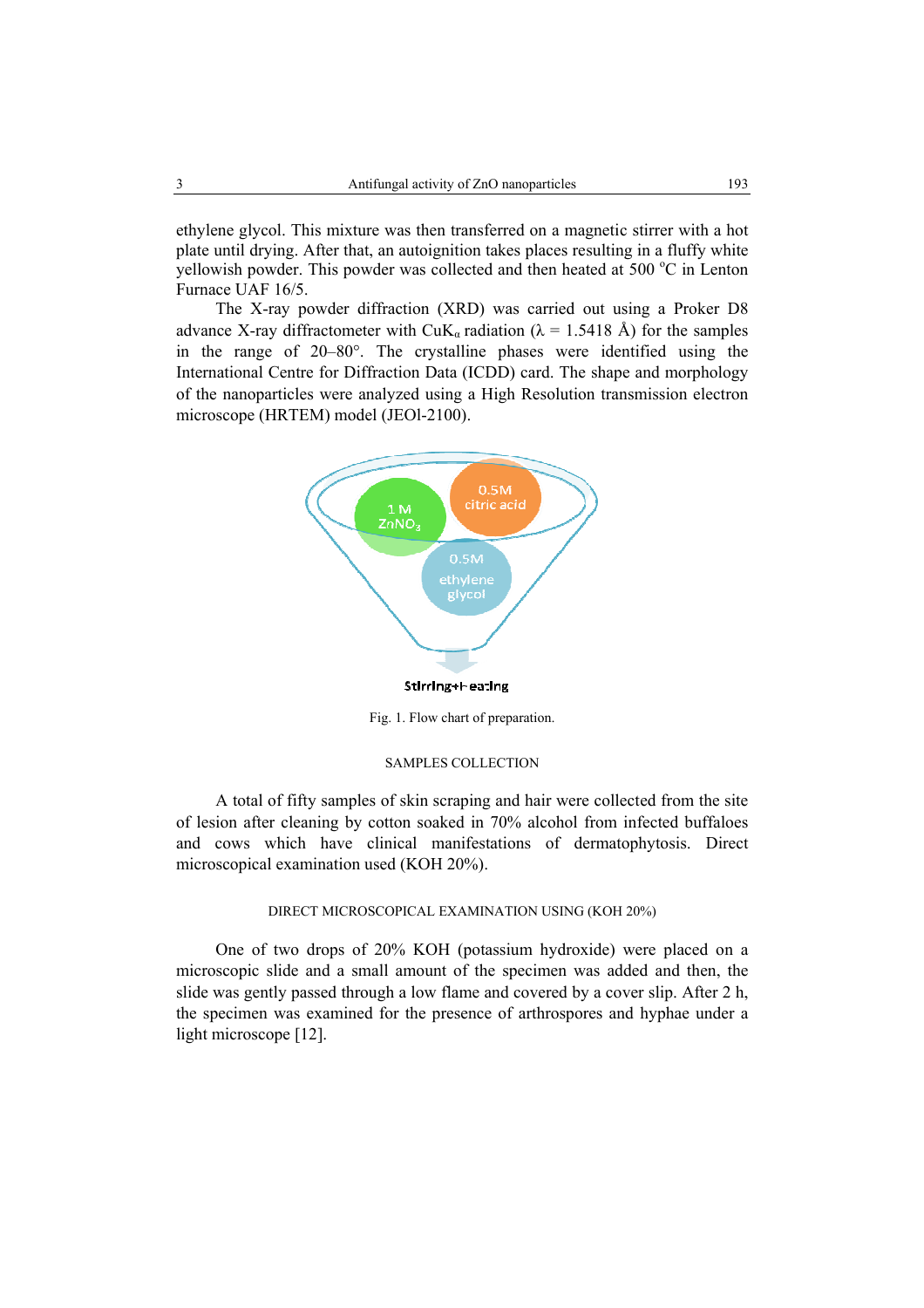#### ISOLATION AND IDENTIFICATION OF DERMATOPHYTES FROM SAMPLES

Scrapings of skin and hair were reduced in size to pieces approximately 1 mm across and the hair roots were cut into similarly sized fragments. Each sample was cultured on the surface of Sabourad Dextrose Agar (SDA) containing chloramphenicol and cyclohexamid and without cyclohexamid to isolate nondermatophytes. The culture media were incubated at 25  $\degree$ C and 30  $\degree$ C for up to 5 and 21 days. After isolation the cultures were transferred to freshly prepared SDA media to obtain pure cultures. Pure cultures were also maintained in SDA slants at  $5\pm1$  °C. The test dermatophytes were identified by their cultural morphology and microscopic characteristics [8, 35].

#### IDENTIFICATION OF DERMATOPHYTES

The identification was based on colonial appearance, pigment production and the micro morphology of the spores produced. Cultures were examined at 4 or 5 days intervals from the onset. Some characteristics were also noted on the texture, colour and shape of the upper thallus and the production of pigment on the underside [9, 12, 33].

#### *IN VITRO* ANTI-FUNGAL ASSAYS

The following procedure was used according to [20]. Fungal spores were harvested after 7 days old on SDA slant. Culture was washed with 10 mL normal saline in 2% Tween80 with the aid of glass beads to help in the dispersion of the spores. The spore suspensions were standardized to 105 spores/mL. SDA was prepared according to specifications, autoclaved at (121°C for 15 minutes) and supplemented with 0.05%chloramphenicol and dispensed into 11 cm diameter Petri dishes. One mL of each standardized spore suspension  $(10^5 \text{ spores/mL})$  was evenly spread on the surface of the SDA plates. Then, by using a special instrument known as sterile cork borer (6 mm in diameter), wells were made on the surface of SDA plates. The ZnO nanoparticles were taken at different concentrations of 5, 10, 20, 30 and 40 mg/mL, each concentration dissolved in sterilized distilled water using an ultrasound bath. Each well was inoculated with 100 µL from each concentration used. Further the plates were incubated at 30 °C for 5 days and the growth inhibition was examined by the formation of inhibitory zone. The diameters of the inhibition zones were measured in millimetres (mm).

### **RESULTS AND DISCUSSION**

X-ray diffraction pattern (Fig. 2) of the ZnO nanopowder reveals single phase with no extra peaks indicating the high purity of the sample under investigation. The data were compared and indexed with ICDD card no 89-1397. The sample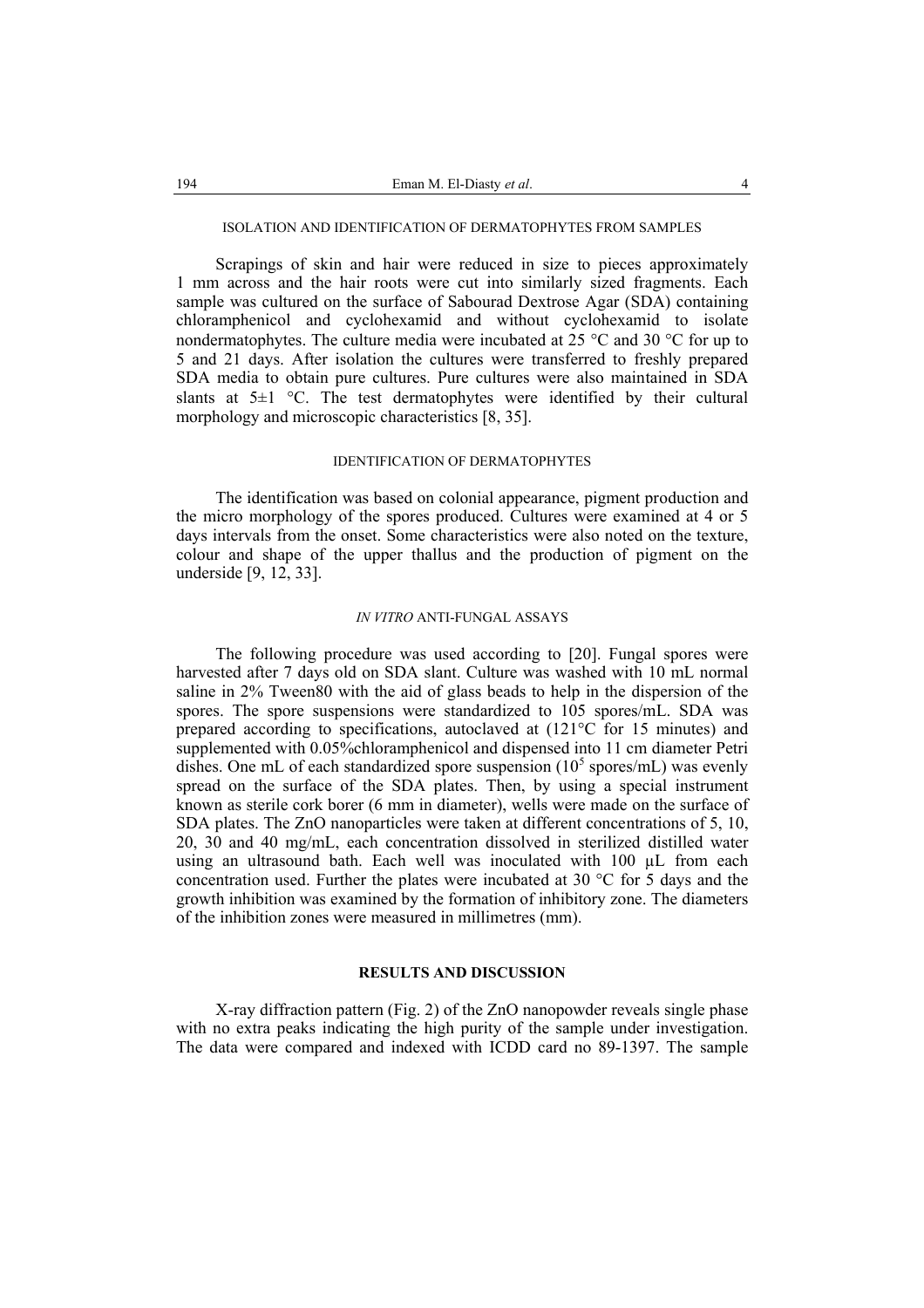crystallized in hexagonal structure with space group P63mc. The crystallite size was calculated from Debye's sheerer formula using the full width at half maximum of the most intense peak. The results reveal that an average crystallite size of 57 nm is obtained.



Fig. 2. X-ray diffraction pattern of ZnO particles after annealing at 500  $^{\circ}$ C.



Fig. 3. High resolution transmission electron micrograph of ZnO nanoparticles.

High resolution transmission electron micrograph shows clear platelets with hexagonal shape, slightly agglomerated in a chain like network. Homogeneous size and distribution with average particle size 60 nm. This result agrees well with that calculated from XRD.

Dermatophytes are the most common agents of fungal infections worldwide [42]. Dermatophytic infections have been considered to be a major public health problem in many parts of the world. The infections are common in the developing countries, and are of particular concern in the tropical ones. Microsporum and Trichophyton species are the most common pathogens in skin infections. Less frequently, superficial skin infections are caused by nondermatophytes fungi (e.g., *Candida* species [32].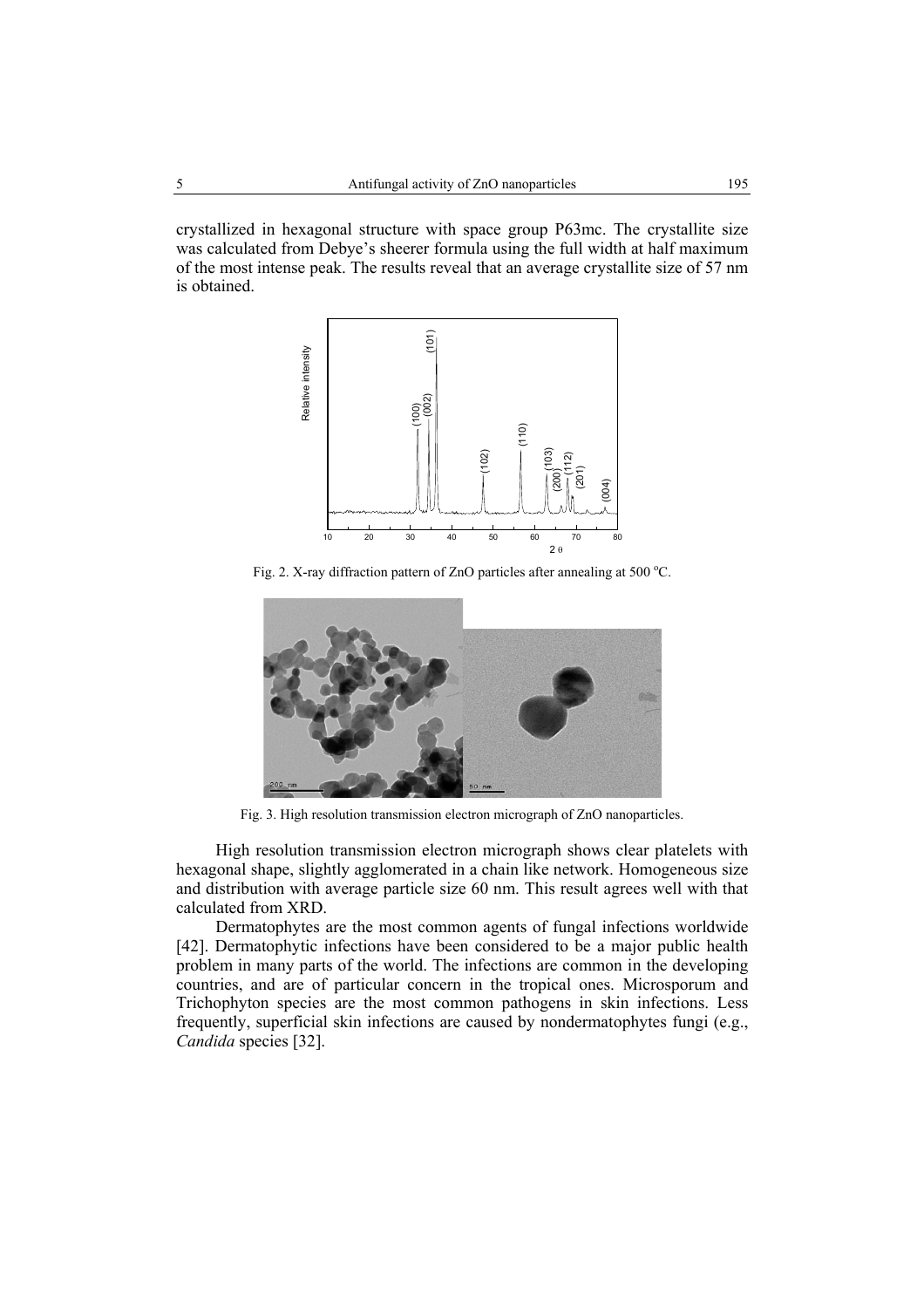Clinical diagnostic features of cattle ringworm with special reference to direct examination, positive microscopical sample with KOH (20%) and culture results

| Animal           | No. of  |     | No. of positive cases | Positive microscopically |               | Positive culture  |      |
|------------------|---------|-----|-----------------------|--------------------------|---------------|-------------------|------|
| species          | animals |     | (clinical signs)      | sample with KOH $(20\%)$ |               | for dermatophytes |      |
|                  |         | No. | $\%$                  | No.                      | $\frac{0}{0}$ | No.               | $\%$ |
| <b>Buffaloes</b> | 15      |     | 73.3                  |                          | 46.7          |                   | 26.6 |
| Cow              | 35      | 30  | 85.7                  | 10                       | 28.6          |                   | 14.3 |

Direct examination of the skin scrapings using 20% KOH revealed fungal mycelia and arthrospores in the macerated debris and infected hairs, characterized by large-spore ectothrix arrangement of arthrospores. Mycelia were seen within the hair shaft running parallel to the length of the hair. A direct Gram's stain was carried out on smears of the scrapings, revealing dense forms of Gram-positive branching filaments. As demonstrated in Table 1 out of a total number of 50 buffaloes and Cow, 41 cases showed clinical signs of ringworm suspected to be dermatophytosis on visual inspection (circumscribed, circular, greyish and crusty lesions).The results of direct microscopic examination with KOH (20%) showed that 46.7% of samples obtained from buffaloes and 28.6% of those obtained from cows had positive results in direct examinations. Not all of the KOH positive samples were culture positive on SDA, only 4 (26.6%) from buffaloes and 5 (14.3%) from cows. These results come in agreement with those obtained [3, 11, 16] who showed that 15.2% of cattle in age group of less than 2 years and 9% of those in age group of more than 2 years were positive for dermatophytosis.

The obtained results in Table 2 showed that the most common dermatophytes isolated was *Trichophyton mentagrophyte*, 5 strains (33.33%), and the most common non dermatophytes isolated was *Candida albicans* strains (26.67%). Cabanes and his colleagues recorded that the most frequent dermatophytes isolated in domestic animals were *Microsporum canis* (55.9%), *Trichophyton mentagrophyte* (27.2%), *Microsporum gypseum* (7.4%) and *Trichophyton verrucosum* (7.4%) [7]. Al-Ani *et al*. [4] reported that *T. verrucosum* was the most commonly identified (47.88% of the total fungi isolated). *T. mentagrophytes* was the second frequent isolated fungi from calves with ringworm (12.68% of the total isolated fungi). Other fungi isolated with low frequency included *Trichophyton schoenleinii*, *Trichophyton terrester*, *Trichophyton violaceum*, *Microsporum nanum*, *Microsporum distortum*, *Microsporum audouinii*, *Alternaria* species, *Fusarium* species, *Penicillium* species, *Cephalosporidium* species and *Aspergillus flavus* and *Aspergillus fumigates*. *Trichophyton verrucosum* was the fungal [36] species responsible for cattle dermatophytosis and J.M. Sudd *et al*. [38] mentioned that four species of dermatophytes were identified out of 35 positive cultures for cows. These species were *Trichophyton rubrum* (19 isolates), *Trichophyton*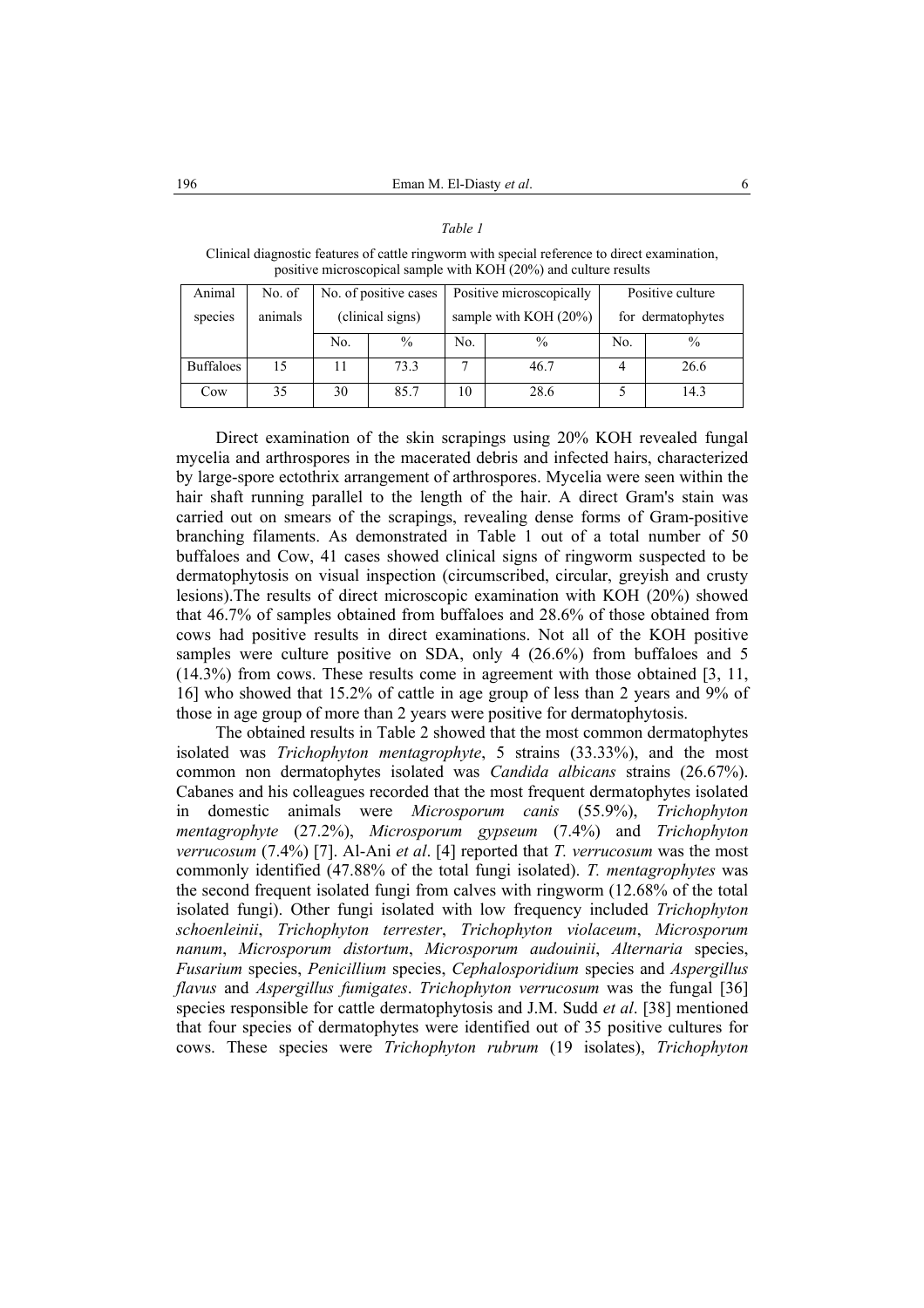*verrucosum* (10 isolates), *Trichophyton mentagrophytes* (5 isolates) and *Microsporum canis* (one isolate).

The skin of animals is contaminated by numerous fungi, some of which are opportunistic pathogens or allergens. The length of time that fungi can survive on the skin of animals and whether some fungi can multiply on the coats of animals contaminated by soil and plant material are unknown. The presence of opportunistic fungi on the coats of animals creates an opportunity for them under special circumstances to become invasive of the skin or hair and thus cause primary or secondary infections [31].

*Microsporum canis*, *Trichophyton verrucosum* and *Trichophyton mentagrophytes* are common agents of ringworm in animals, but they are also frequently associated with human infection which results from a direct contact with cattle or infected fomites [2]. The amount of literature on human infections due to the three dermatophytes is enough evidence of their human affinity. Of the three, *Microsporum canis* is the best documented. This is mainly because it causes a lot of scalp ringworm in children. *Microsporum canis* commonly infects pet animals and especially cats and dogs which shed infective particles into the domestic environment and contact with these results in familial infections [6]. Like other types of ringworm, young children particularly in the age range 5–14 years are more susceptible to infection than adults. Similarly, kittens and puppies are more susceptible to ringworm than adult animals. *Microsporum canis* is also known to cause ringworm in horses, monkeys, apes and chinchillas [14]. *Trichophyton mentagrophytes* var. interdigitale, a member of the *Trichophyton mentagrophytes* complex, is essentially a cause of tinea pedis and tinea cruris, and does not invade hair *in vivo* [23].

A.C. Pier *et al*. [27] reported that *Trichophyton mentagrophyte* has been usually associated with toe nail onychomycosis. Dermatophytes were the most common group followed by *Candida albicans* and non-dermatophyte *Aspergillus* in the aetiology of onychomycosis [22].

The results of the quantitative antifungal assessment by well diffusion method are reported in Table 3 and Figure (4 A–C) from which it is observed that the size of the inhibition zone is larger for all isolated dermatophytes and nondermatophytes at concentration of 40 mg/mL ZnO nanoparticles than the 5 ,10, 20 and 30 mg/mL. The reason for the difference in the antifungal activity for different test microorganisms may be due to the difference in structure and thickness of the cell wall membrane. The antifungal activity was found to depend strongly on the concentration. The presence of high inhibition zone with nearly no growth occurrence against tested strains clearly indicate that the mechanism of the fungicidal action of ZnO involves disrupting the membrane. These results agree with those obtained [19, 37] who recorded the ability of ZnO nanoparticles to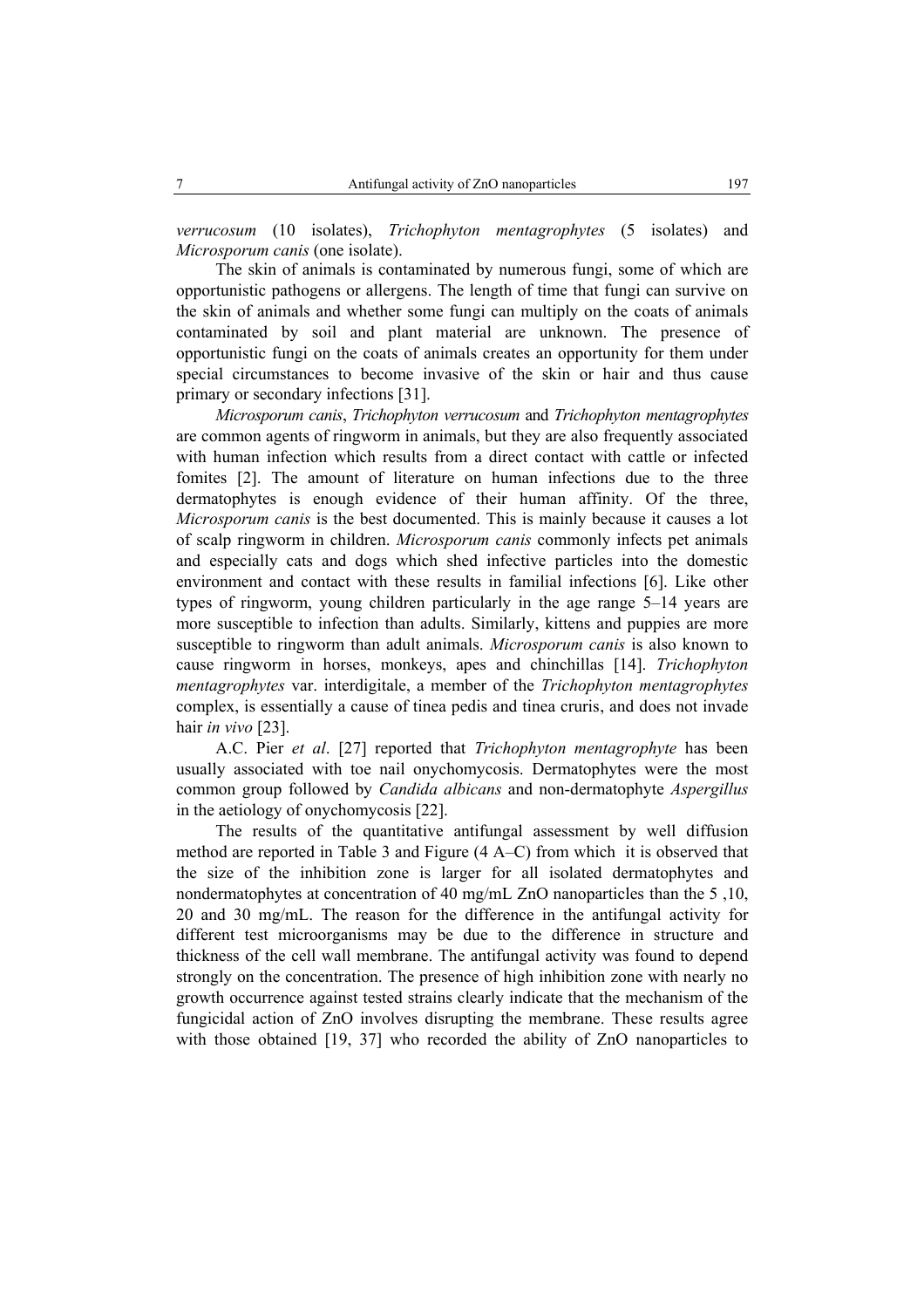affect the viability of the pathogenic yeast, *Candida albicans*, as well as a concentration-dependent effect. The minimal fungicidal concentration of ZnO was found to be 0.1 mg/mL. This concentration caused an inhibition of over 95% in the growth of *C. albicans*. ZnO nanoparticles also inhibited the growth of *C. albicans* when it was added at the logarithmic phase of growth.

| I |  |
|---|--|
|   |  |

| Identification of dermatophytes and nondermatophytes isolated from infected animals |  |  |  |
|-------------------------------------------------------------------------------------|--|--|--|
|-------------------------------------------------------------------------------------|--|--|--|

| Fungal isolates            | Number of isolates $(n = 15)$ | Percentage% |
|----------------------------|-------------------------------|-------------|
| <b>Dermatophytes</b>       |                               |             |
| Trichophyton mentagrophyte |                               | 33.33       |
| Micsporum canis            |                               | 26.67       |
| <b>Nondermatophytes</b>    |                               |             |
| Candida albicans           |                               | 26.67       |
| Aspergillus fumigatus      |                               | 13.33       |

#### *Table 3*

Antifungal assessment by well diffusion method

|                            | Diameter of the clear inhibition zone* (mm) |                    |                    |                    |                    |  |
|----------------------------|---------------------------------------------|--------------------|--------------------|--------------------|--------------------|--|
| Fungus                     | $5 \text{ mg/mL}$                           | $10 \text{ mg/mL}$ | $20 \text{ mg/mL}$ | $30 \text{ mg/mL}$ | $40 \text{ mg/mL}$ |  |
| Trichophyton mentagrophyte | $-ve$                                       | $-ve$              | 2                  | 16                 | 22                 |  |
| Micsporum canis            | $-ve$                                       | $-ve$              | 3                  | 17                 | 23                 |  |
| Candida albicans           | $-ve$                                       | $\overline{4}$     | 10                 | 21                 | 30                 |  |
| Aspergillus fumigatus      | $-ve$                                       | $\overline{4}$     | 10                 | 30                 | 38                 |  |
| Control (distal water)     | $-ve$                                       | $-ve$              | $-ve$              | $-ve$              | -ve                |  |

\*–ve = no inhibition zone.

J. Sawai *et al*. [34] evaluated antifungal activity of metallic oxides (MgO, CaO and ZnO) by an indirect conductimetric assay. Their results indicated that CaO and MgO had antifungal activity above 1600 ppm against *S. cerevisiae* and other fungi. However, ZnO exhibited only a weak antifungal activity against *S. cerevisiae*, but some growth inhibition was observed at 100 ppm.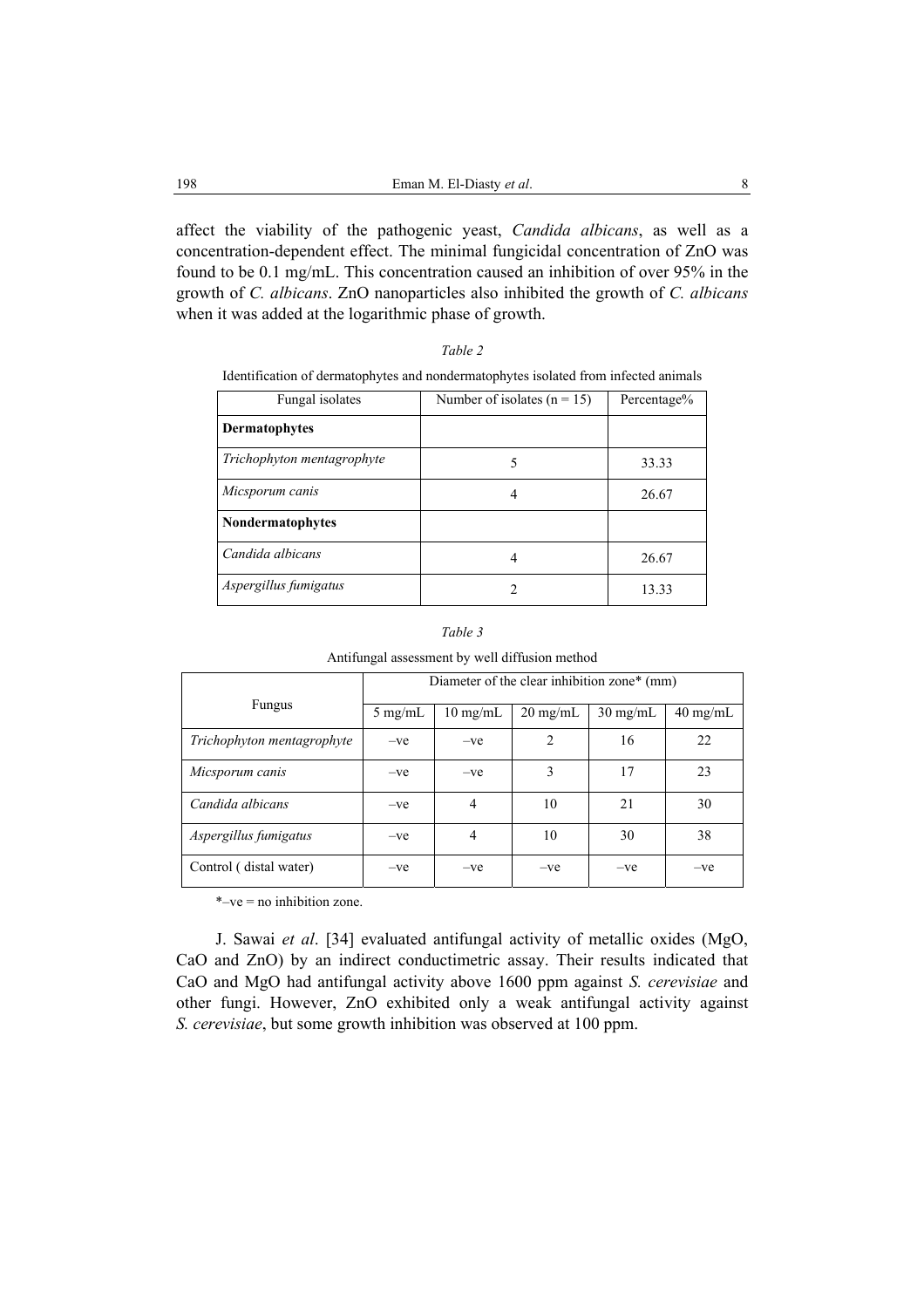





Fig. 4. Antifungal activity of ZnO nanoparticles against tested strains (A. *Aspergillus fumigatus*, B. *Candida albicans*, C. *Trichophyton mentagrophyte*; D. shows *Microsporum canis* on SDA as control.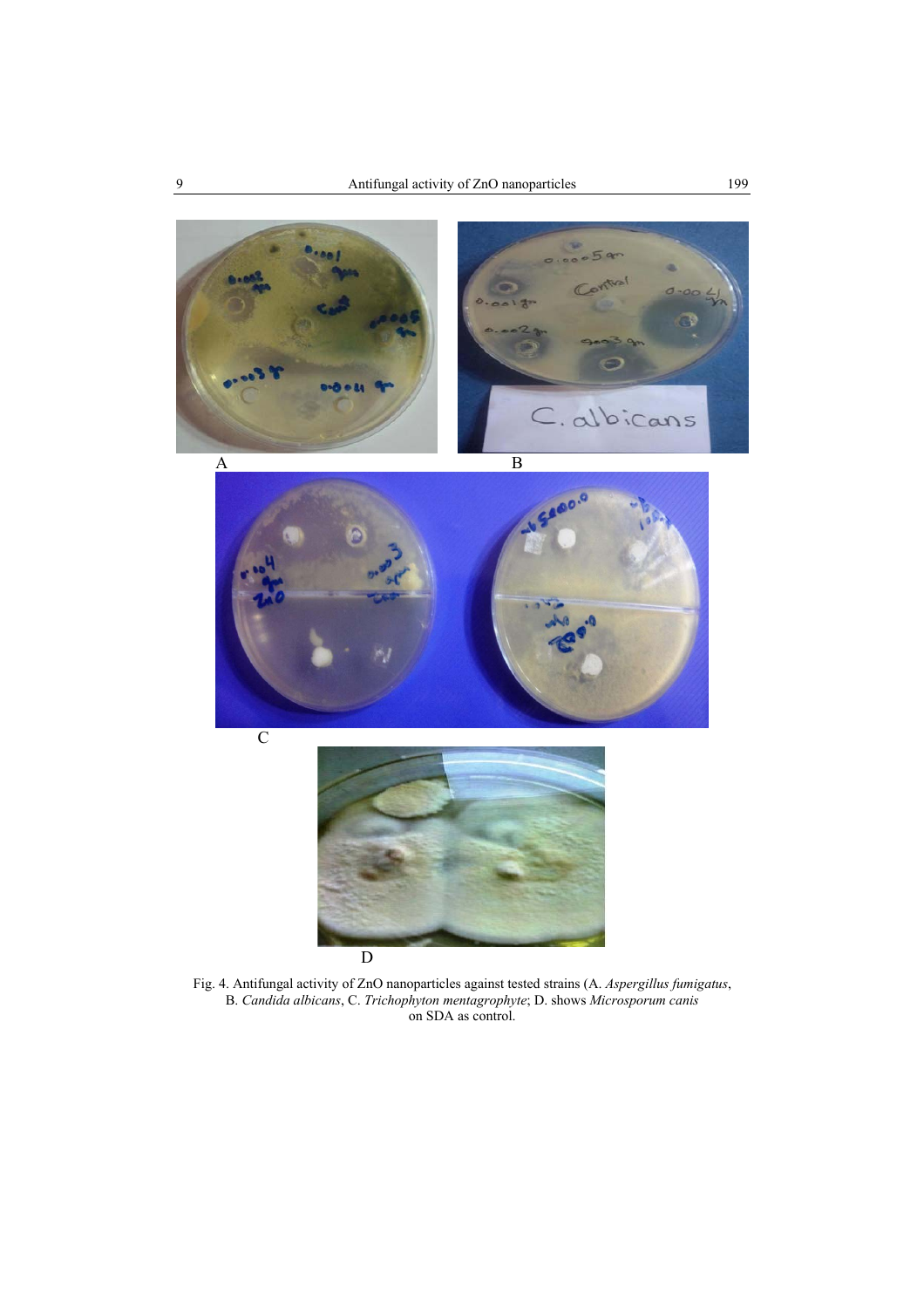L.E. Shi *et al*. [37] mentioned that ZnO nanoparticles had fungicidal effect against yeasts and also a fungiostatic action against moulds. The difference between yeasts and moulds could be attributable to the difference in their cell wall and membrane structure. Chitin makes up to 45% of the cell wall of *Aspergillus niger*; however, it is present only 3% in *Saccharomyces cerevisiae*. For almost all fungi, the central core of the cell wall is a branched β-1, 3, 1, 6 glucan that is linked to chitin via a β-1, 4 linkage. The binding of the oxides particles on the fungal cell surface through electrostatic interactions could be a possible mechanism.

### **CONCLUSIONS**

In conclusion, the results of the present study highlight the importance of cattle ring worm as an economically important zoonotic infection. According to findings of this study ZnO nanoparticles showed significant antifungal properties. Consequently, in the field of elimination of ringworm infection, ZnO nanoparticles could be proper candidates disinfectant agents and could be used as active ingredient for dermatological applications.

### **REFERENCES**

- 1. AALA, F., U.K. YUSUF, A. KHODAVANDI, F. JAMAL, In vitro antifungal activity of allicin alone and in combination with two medication against six dermatophytic fungi, *Afr. J. Microbiol. Res.*, 2010, **4**(5), 380–385.
- 2. AHMED, M. M. H., A. E. AMIRA, A. Q. A ABDUL, A. MOHAMED, A. K. AL ZAHRAA, Epidemiology of cutaneous mycosis in the Medina region of Saudi Arabia correlated with studying the effect of light-induced gold nanoparticles on the growth of dermatophytes *in vitro*, *Afr. J. Microbiol. Res.*, 2012, **6**, 6668–6677.
- 3. AKBARMEHR, J., The prevalence of cattle ringworm in native dairy farms of Sarab city (East Azerbaijan province), Iran, *Afr. J. Microbiol. Res.*, 2011, **5**, 1268–1271.
- 4. AL-ANI, F. K., F. A. YOUNES, O. F. AL-RAWASHDEH, Ringworm infection in cattle and horses in Jordan, A*cta Vet. Brno*, 2002, **71**, 55–60
- 5. BIBERSTEIN, E.L., D.C. HIRSH, Dermatophytes, in: *Veterinary Microbiology*, D.C. HIRSH, N.J. MACLAUCHLAN, R.L. WALKER eds., Blackwell Publishing, Oxford, 2004, pp. 273–284.
- 6. BRASCH, J., Pathogenesis of tinea, *J. Dtsch. Dermatol. Ges.* , 2010, **8**, 780–786.
- 7. CABANES, F.J., M.L. ABACA, M.R. BRAGULAT, Dermatophytes isolated from domestic animals in Barcelona, Spain, *Mycopathologia*, 1997, **137**, 107–113.
- 8. CHEESBROUGH, M., *Distinct Laboratory Practical in Tropical Countries*, part 2, Cambridge University Press, Cambridge, New York, Melbourne, Madrid, Cape Town, Singapore, São Paulo, 2006.
- 9. COWEN, P., Microscopy of skin scrapings for dermatophyte diagnosis, *Aust. Fam. Physician* 1990, **19**, 685–690.
- 10. DEHGHAN, M., S. HAIIAN, N. ALBORZI, A. BORGHEYEE, A.H. NOOHI, Clinico mycological profiles of dermatophytosis in Gorgan, North of Iran, *Iran. J. Dermatol*., 2009, **12**(1), 13–15.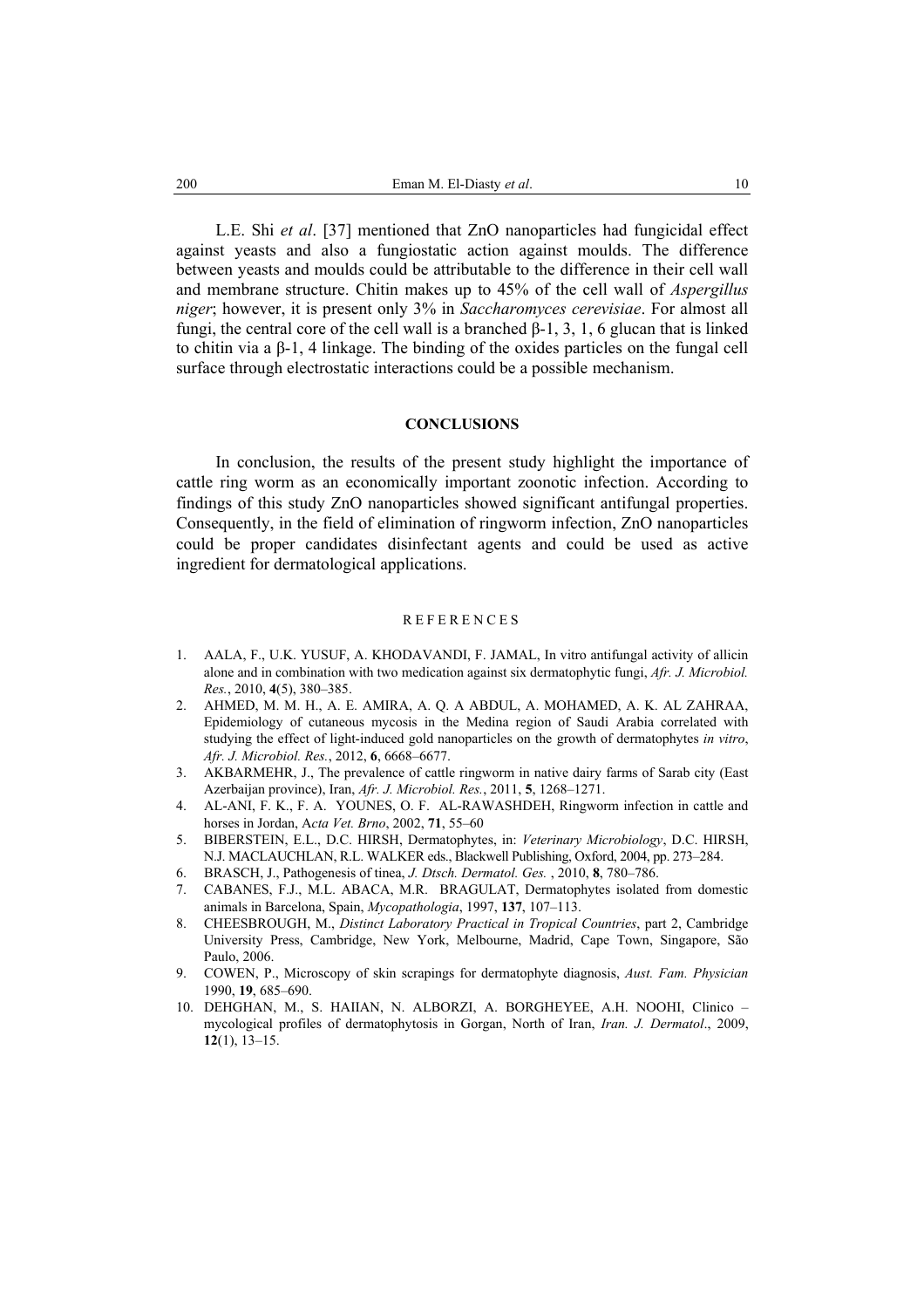- 11. EL-ALLAWY, T., A. AMER, M. ATIA, H. IBRAHIM, An outbreak of ringworm in oseemy sheep in Egypt, *Assiut Vet. Med. J.*, 1980, **7**, 331–338.
- 12. ELLIS, D., S. DAVIS, H. ALEXIOU, R. HANDKE, R. BARTLEY, *Description of medical fungi*, Mycology Unit, Women's and Children's Hospital, North Adelaide, 2007.
- 13. FEYNMAN, R., There's plenty of room at the bottom. *Science*, 1991, **254**, 1300–1301.
- 14. FRANCISCO, J.C., Dermatophytes in domestic animals, *Rev. Iberoam. Micol*., 2000, 104–108.
- 15. GAJJAR, P., B. PETTEE, D.W. BRITT, W. HUANG, W.P. JOHNSON, J. ANDERSON, Antimicrobial activities of commercial nanoparticles against an environmental soil microbe, *Pseudomonas putida* KT2440, *J. Biol. Eng.*, 2009, **3**, 9–22.
- 16. HANAA, M.A, *Studies on Ringworm in Animals With Special Reference to Methods of Direct Microscopy*, M.D. thesis, Faculty of Veterinary Medicine, Zagazig University, 2003.
- 17. KHOSRAVI, A.R, M. MAHMOUDI, Dermatophytes isolated from domestic animals in Iran, *Mycoses*, 2003, **46,** 222–225.
- 18. KOLAR, M., K. URBANEK, T. LATAL, Antibiotic selective pressure and development of bacterial resistance, *Int. J. Antimicrob. Ag*., 2001, **17**, 357–363.
- 19. LIPOVSKY, A., Y. NITZAN. A. GEDANKEN, R. LUBART, Antifungal activity of ZnO nanoparticles-the role of ROS mediated cell injury, *Nanotechnology*, 2011, 22, 105–101.
- 20. MAGALDI, S., S. ESSAYAG, C. CAPRILES, C. PEREZ, M.T. COLELLA, C. OLAIZOLA, Y. ONTIVEROS, Y. Well diffusion for antifungal susceptibility testing, *Int. J. Infectious Diseases.*, 2004, **8**, 39–45.
- 21. MARTINEZ, F.E., J. NEGRETE, V.G. TORRES, Structure and properties of Zn-Al-Cu alloy reinforced with alumina particles, *Mater Des.*, 2003, **24**, 281–286.
- 22. MASHKOOR, A., G. SANJAY, G. SATISH, A clinico-mycological study of onychomycosis, *Egyptian Dermatology Online Journal*, 2010, 6, 4.
- 23. MUKOMA, F. S., Dermatophytes: Their taxonomy, ecology and pathogenicity, *Rev. Iberoam. Micol., Apdo*, 2000, **699**, E-48080.
- 24. NEUBERGER, T., B. SCHOPF, H. HOFFMANN, M. HOFMANN, B. VONRECHENBERG, Super paramagnetic nanoparticles for biomedical applications: possibilities and limitations of a new drug delivery system, *J. Magn. Magn. Mater.*, 2005, **293,** 483–496.
- 25. OZKANLAR, Y., M.S. AKTAŞ, E. KIRECI, Mycozoonosis associated with Ringworm of calves in Erzurum Province, *Turkey. Kafkas Univ. Vet. Fak. Derg.* , 2009, **15**, 141–144.
- 26. PATOLSKY, F., G. ZHENG, C.M. LIEBER, Nanowire sensors for medicine and life sciences, *Nanomed.*, 2006, **1**, 51–65.
- 27. PIER, A.C., K.A. MORIELLO, Parasitic relationship between *Microsporum canis* and the cat, *Medical Mycology*, 1998, **36**, 271–275.
- 28. QUINN, P.J., M.E. CARTER, B. MARKEY, G.R. CARTER, *Clinical Vet Microbiol.*, Wolf Publishing, 1999, pp. 381–390.
- 29. RAUTIO, J., P. PERAMAKI, H.K. JOHANNA, H. JANTUNEN, Effect of synthesis method variables on particles size in the preparation of homogeneous doped nano ZnO material, *Microchem. J.*, 2009, **91**, 272–276.
- 30. RAVISHANKAR, R. V., B. A. JAMUNA, Nanoparticles and their potential application as antimicrobials, in: *Science Against Microbial Pathogens: Communicating Current Research and Technological Advance*, A. Méndez-Vilas ed., FORMATEX, Badajoz, 2011, pp. 197–209.
- 31. RIITTA, A., Saprophytic fungi isolated from the hair of domestic and laboratory animals with suspected dermatophytosis, *Mycopathologia*, 1983, **83**, 65–73.
- 32. RIPPON, J.W., Pathogenesis and epidemiology of opportunistic mycotic infections: A review, *Am. J. Med. Technol.*, 1977, **43**, 226–228.
- 33. ROHDE, B., G. HARTMANN, *Introducing Mycology by Examples*, Schering A.G., Berlin, 1980.
- 34. SAWAI, J., T. YOSHIKAWA, Quantitative evaluation of antifungal activity of metallic oxide powders (MgO, CaO and ZnO) by an indirect conductimetric assay, *J. Appl. Microbiol*., 2004, **96**, 803–809.